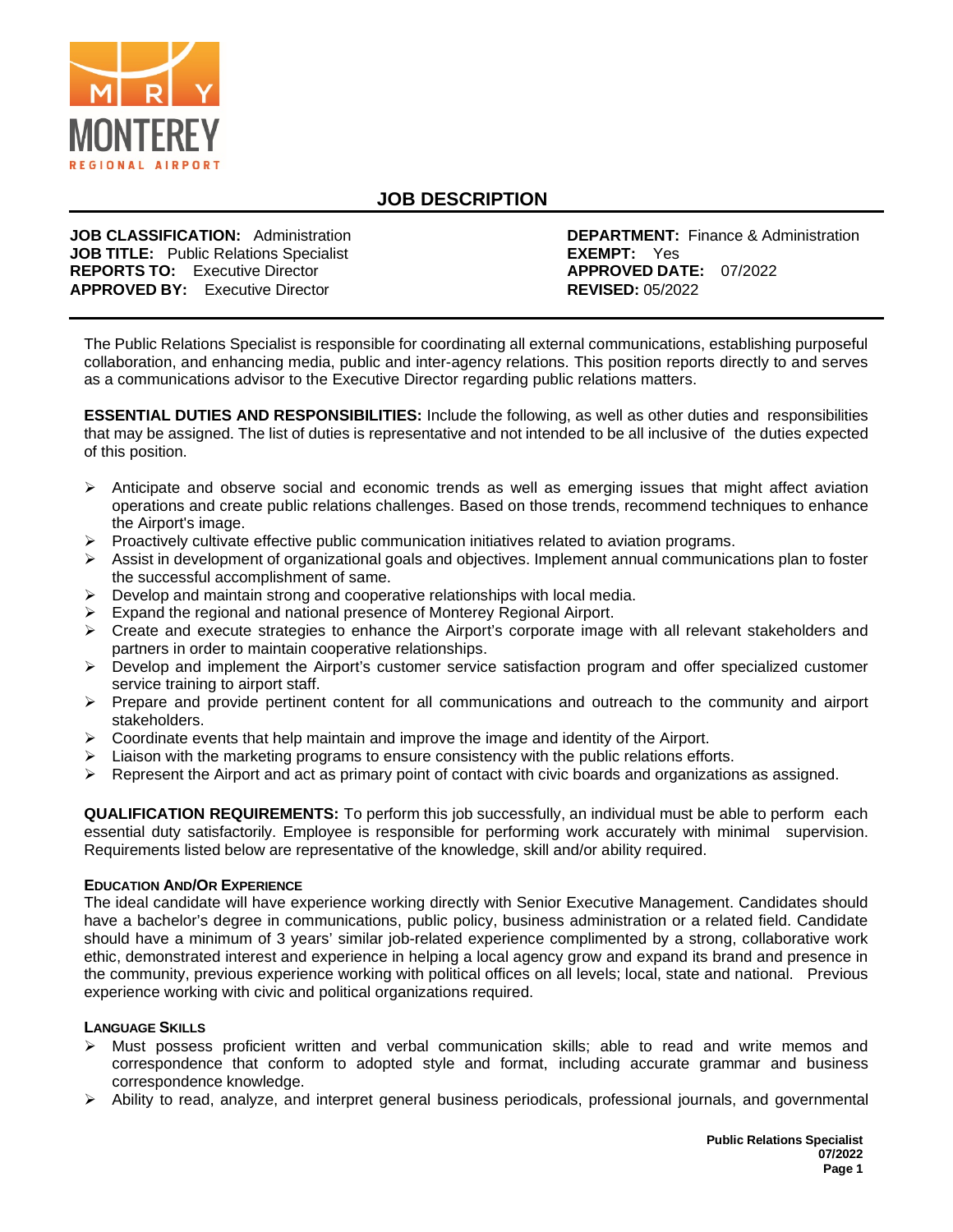

#### regulations.

 $\triangleright$  Ability to effectively and tactfully present information to and communicate with employees, managers, customers, and political and civic representatives.

## **COMPUTER SKILLS**

 $\triangleright$  Must have the knowledge and ability to utilize computer hardware, operating systems and application software. Proficiency in word processing and spreadsheet applications, preferably MS Word and Excel, is required.

## **MATHEMATICAL SKILLS**

 $\triangleright$  Must possess the ability to examine and verify financial documents and reports.

## **REASONING ABILITY**

- $\triangleright$  Ability to define problems, collect data, establish facts, and draw valid conclusions.
- $\triangleright$  Ability to interpret a variety of instructions furnished in written, oral, diagram, or financial schedule form.
- $\triangleright$  Able to multi-task and determine and direct personal effort to accomplish priorities.

# **GENERAL REQUIREMENTS:**

- $\triangleright$  Meets or exceeds the performance factors indicated on the Performance Appraisal form.
- $\triangleright$  Presents a neat, professional appearance.
- Conduct reflects credit on the Monterey Regional Airport. Encourages others to do the same.
- $\triangleright$  Maintains confidentiality on all matters related to airport business.
- $\triangleright$  Organized, analytical, independent, self-motivated, enthusiastic, communicative, and dependable.
- $\triangleright$  Employs effective interpersonal skills, establishes positive relationships with internal and external customers, and participates positively as a team member.
- Interprets, plans, organizes, develops, and implements, upon approval, programs, goals, objectives, policies, and procedures.
- $\triangleright$  Adjusts to tasks and focuses with composure to meet changing deadlines and priorities.
- $\triangleright$  Uses equipment and materials in a safe and acceptable manner, follows established safety procedures, uses appropriate safeguards, and observes common sense rules of safety in all on-the-job activities.

**PHYSICAL DEMANDS:** The physical demands described here are representative of those that must be met by an employee to successfully perform the essential functions of this job. Reasonable accommodation may be made to enable individuals with disabilities to perform the essential functions.

- $\triangleright$  The employee is regularly required to sit. The employee is occasionally required to stand, stoop, kneel and crouch. The employee frequently is required to walk; to use hands to repetitively finger, handle or feel objects, tools and use a computer/typewriter keyboard; to reach with hands and arms; and to talk or hear in person and over the telephone.
- $\triangleright$  The employee is frequently required to drive a motor vehicle, both on and off airport property.
- $\triangleright$  The employee must occasionally lift and/or move up to 30 pounds, but regularly lifts or pushes items weighing 5-10 pounds.
- $\triangleright$  Specific vision abilities required by this job include close vision and the ability to adjust focus.

**WORK ENVIRONMENT:** The work environment characteristics described here are representative of those an employee encounters while performing the essential functions of this job in a typical office environment. The noise level in the work environment is usually low to moderate. Overhead aircraft noise occurs intermittently throughout the day. The employee:

- $\triangleright$  Generally works indoors.
- Sometimes works near moving mechanical parts and office machinery.
- $\triangleright$  Occasional travel will be required.
- $\triangleright$  Work outside of normal business hours required.